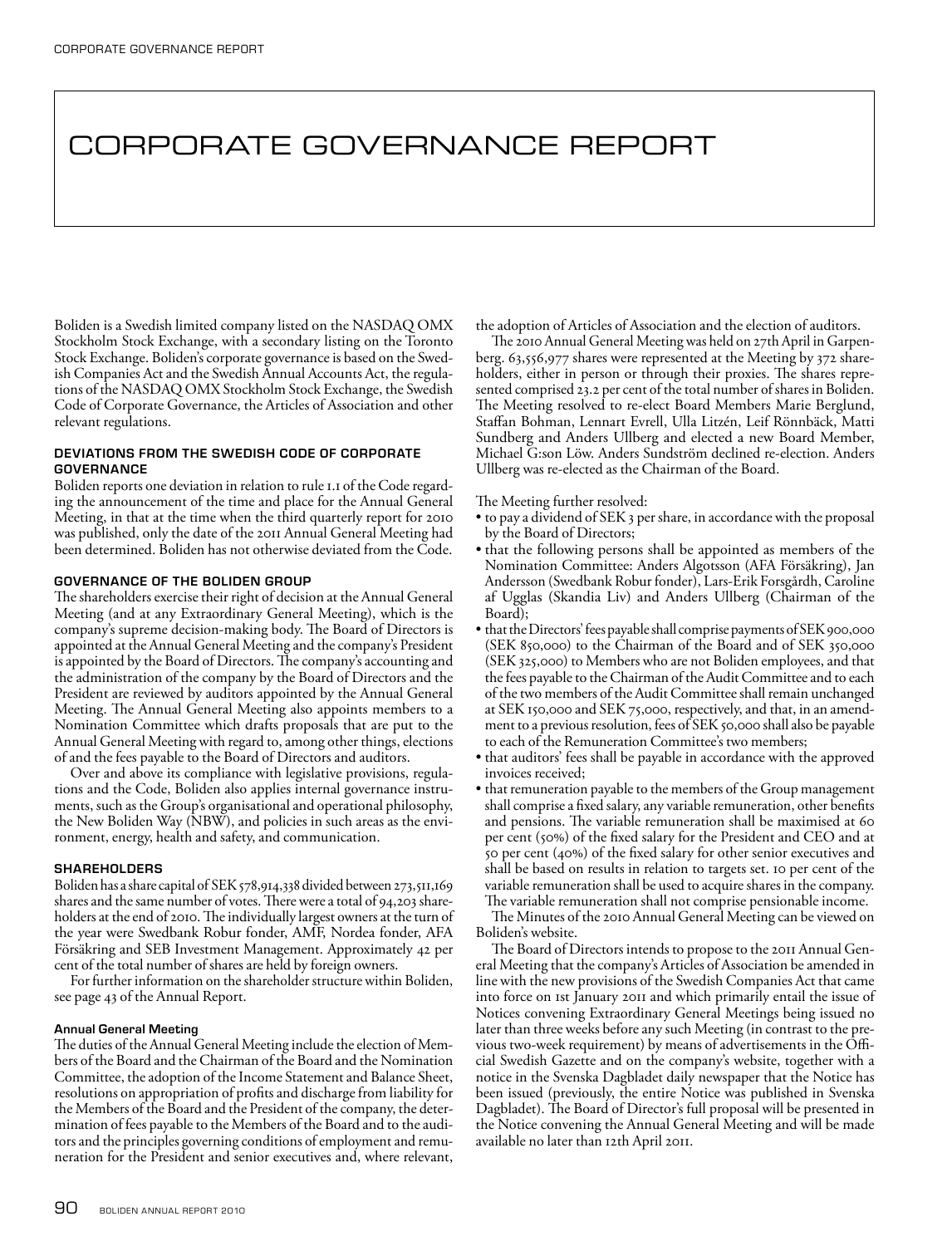#### NOMINATION COMMITTEE

The Annual General Meeting passes resolutions on the principles governing the appointment and duties of the Nomination Committee. The Nomination Committee shall, in accordance with the Instructions for the Nomination Committee adopted by the Annual General Meeting, comprise a minimum of five and a maximum of seven members. Five members shall be elected at the Annual General Meeting, of whom three shall represent the biggest shareholders and one the smaller shareholders, and one of whom shall be the Chairman of the Board. The Nomination Committee appoints its own Chairman and works in the best interests of all shareholders. The Nomination Committee may, in order better to reflect the shareholder structure in the event of changes in ownership, offer places on the Committee to other larger shareholders.

#### Composition of the Nomination Committee

In October, the Chairman of the Board convened the members elected by the Meeting, at which time Jan Andersson (Swedbank Robur fonder), was appointed Chairman. Anders Oscarsson also joined the Nomination Committee as a representative of AMF, which has become the second largest shareholder. The composition of the Nomination Committee was announced through a press release and on Boliden's website.

#### Duties of the Nomination Committee

The Nomination Committee is tasked with drafting proposals for resolution by Boliden's Annual General Meeting. The proposals relate to, among other things, the number and the election of Members of the Board, the Chairman of the Board, fees payable to the Board and its committees, and fees payable to the company's auditors and to the process and the criteria that shall govern the appointment of the members of the Nomination Committee ahead of next Annual General Meeting.

The Nomination Committee has met twice in 2010 and once in 2011 and has also had telephone contact and held one meeting with the Members of the Board. Information on the way in which shareholders can submit proposals to the Nomination Committee has been published on Boliden's website.

The focus of the Nomination Committee's work is on ensuring that the company's Board of Directors comprises Members who, collectively,

possess the knowledge and experience that corresponds to the requirements made of the company's most senior governing body by the shareholders. This is why the Chairman of the Board presents the Nomination Committee with the evaluation conducted of the work of the Board and the individual Members during the past year as part of the process of drafting proposals for Board Members. The President also presented the company's operations and future orientation. The Nomination Committee was also afforded the opportunity to meet the Members of the Board.

## THE BOARD OF DIRECTORS

Boliden's Board of Directors shall, under the provisions of the Articles of Association, comprise a minimum of three and a maximum of ten Members, without Deputy Members, elected by the Annual General Meeting. The company's employees have a statutory entitlement to appoint three Members and three Deputy Members to the Board.

#### The composition of the Board

The Board of Directors has comprised eight Members elected by the Annual General Meeting and three Members appointed by the trade union organisations since the 2010 Annual General Meeting. The Board Meetings are attended both by the ordinary Members and by the union Members' three Deputy Members. The Senior Vice President of Legal Affairs is the Board's Secretary.

Boliden's Senior Vice President for the Group Treasury and Finance also usually attends the meetings on behalf of the Group management.

Other members of the Group management and other executives also attend and present reports on individual issues as required.

The Board Members elected by the Annual General Meeting are all to be regarded as independent in relation to major shareholders, and all, with the exception of the President, to be regarded as independent in relation to the company and the Group management.

The Members of the Board are presented on pages 94–95 and on Boliden's website. For more detailed information on attendance at Meetings and independence, among other things, see the table below.

# THE 2010 BOARD OF DIRECTORS

| Board of Directors as of the<br>2010 Annual General Meeting | Elected | Present.<br>2010  | Committee<br>work                  | Present.<br>2010 | Director's<br>fee. SEK | Fee, Audit<br>Committee,<br><b>SEK</b> | Fee.<br>Remuneration<br>Committee.<br><b>SEK</b> | Independent<br>of the com-<br>pany and the<br>company<br>management | Independ-<br>ent of major<br>share-<br>holders |
|-------------------------------------------------------------|---------|-------------------|------------------------------------|------------------|------------------------|----------------------------------------|--------------------------------------------------|---------------------------------------------------------------------|------------------------------------------------|
|                                                             |         |                   | Audit<br>Committee<br>Remuneration | 6 of 6           |                        |                                        |                                                  |                                                                     |                                                |
| Anders Ullberg, Chairman                                    | 2005    | 8 of 8            | Committee                          | $2$ of $2$       | 900,000                | 75,000                                 | 50,000                                           | Yes                                                                 | Yes                                            |
| Marie Berglund                                              | 2003    | 8 of 8            |                                    |                  | 350,000                |                                        |                                                  | Yes                                                                 | Yes                                            |
| Staffan Bohman                                              | 2007    | 7 <sub>of</sub> 8 | Remuneration<br>Committee          | 2 of 2           | 350,000                |                                        | 50,000                                           | Yes                                                                 | Yes                                            |
| Lennart Evrell, President                                   | 2008    | 8 of 8            |                                    |                  |                        |                                        |                                                  | No                                                                  | Yes                                            |
| Ulla Litzén                                                 | 2005    | 8 of 8            | Audit<br>Committee                 | 6 of 6           | 350,000                | 150,000                                |                                                  | Yes                                                                 | Yes                                            |
| Michael G:son Löw                                           | 2010    | 5 of 5            |                                    |                  | 350000                 |                                        |                                                  | Yes                                                                 | Yes                                            |
| Leif Rönnbäck                                               | 2005    | 8 <sub>of</sub> 8 | Audit<br>Committee                 | 4 of 4           | 350.000                | 75,000                                 |                                                  | Yes                                                                 | Yes                                            |
| Matti Sundberg                                              | 2005    | 8 of 8            |                                    |                  | 350,000                |                                        |                                                  | Yes                                                                 | Yes                                            |
| Hans-Göran Ölvebo (ER)                                      | 2001    | 8 of 8            |                                    |                  |                        |                                        |                                                  |                                                                     |                                                |
| Bo Karlsson (ER)                                            | 2001    | 7 of 8            |                                    |                  |                        |                                        |                                                  |                                                                     |                                                |
| Marie Holmberg (ER)                                         | 2008    | 8 of 8            |                                    |                  |                        |                                        |                                                  |                                                                     |                                                |
| Mikael Andersson (ER) deputy                                | 2008    | 7 of 8            |                                    |                  |                        |                                        |                                                  |                                                                     |                                                |
| Roland Antonsson (ER) deputy                                | 2009    | 7 of 8            |                                    |                  |                        |                                        |                                                  |                                                                     |                                                |
| Osmo Hoisionaho (ER) deputy                                 | 2010    | 4 of 5            |                                    |                  |                        |                                        |                                                  |                                                                     |                                                |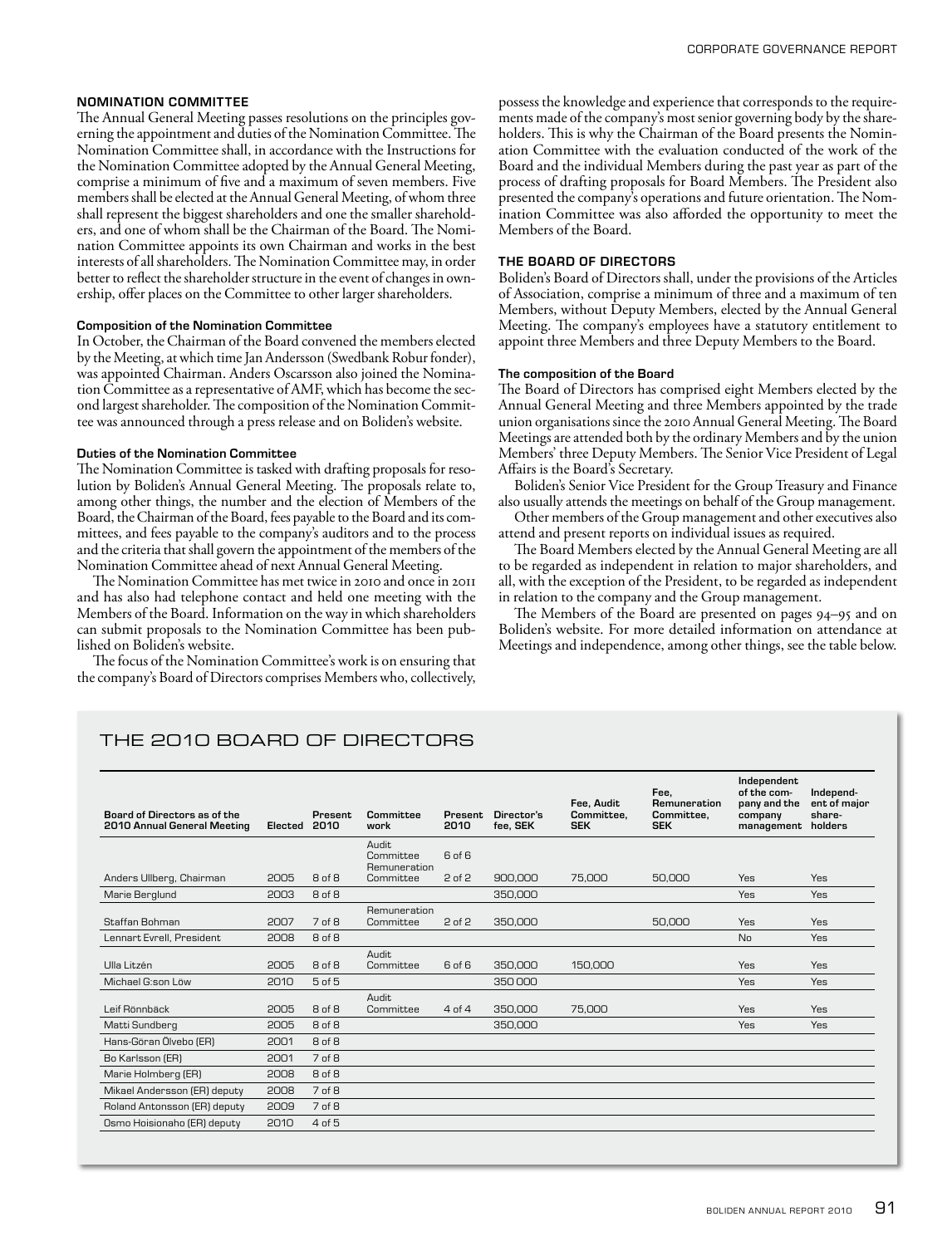# The responsibilities of the Board of Directors and the Chairman

The Board of Directors is appointed by Boliden's owners to bear ultimate responsibility for the organisation and management of the company's affairs. The Board adopts a Formal Work Plan every year at the Board Meeting following the election, held after the Annual General Meeting. The Formal Work Plan regulates the work and the responsibilities of the Board in greater detail, together with the special duties with which the Chairman of the Board is tasked. The division of labour between the Board of Directors and the President is clarified in the written Instructions to the President adopted by the Board at the same meeting. In 2010, the Board has, as in previous years, established an Audit Committee and a Remuneration Committee.

The Chairman of the Board guides the work of the Board and monitors Boliden's operations through an ongoing dialogue with the President. The Board receives information on Boliden's economic and financial position through monthly reports and at Board Meetings. Prior to every Board Meeting, the Chairman and the President review the issues to be discussed at the Meeting and the source data for the Board's discussion of the issues is sent to the Members approximately one week before each Board Meeting.

# The Board of Directors' work in 2010

The Board of Directors held six ordinary and two extraordinary Board Meetings in 2010. A number of the Board Meetings are regularly held at the company's operating units in order to give the Members an increased insight into the operations. In 2010, the Board visited the mines and concentrators at Garpenberg and in the Boliden Area. The Board also attended the opening of the Aitik expansion.

At the beginning of every year, the Board sets a number of themes that it particularly wishes to address during the year. Some of the issues during the year, in addition to the operational review conducted at every Board Meeting were.

- February: Year End Report, audit report, financial goals, the Aitik expansion and other current investment issues, energy supply, remuneration issues, the Annual Report, and matters to be discussed at the Annual General Meeting.
- April: Q1 Interim Report, expansion of electronic scrap recycling capacity, market analysis focusing on China, the acquisition of Kemira's acid plant in Kokkola, Finland, and long-term borrowing.
- May: refinancing of the company's credit facility.
- July: Q2 Interim Report, audit report, investment in a new inwards freight facility for the Boliden Area and in a water cleaning facility for Hötjärn, issues relating to the potential for product differentiation, smelter strategy

and the raising of loans from the Nordic Investment Bank (NIB).

- October: Q3 Interim Report, Corporate Social Responsibility (CSR) and evaluation of the Board.
- • December: Strategy, budget and business plan, expansion of Tara's tailings pond, New Boliden Way follow-up work, management supply pools and managerial development.

At the Board Meetings held in February and July, Boliden's auditors presented reports detailing their observations from the audit of the company. The Board has had the opportunity to meet the auditors without the presence of the Group management on one occasion.

#### Evaluation of the Board's work

The Chairman ensures that the Board and its work are evaluated annually and that the results of the evaluation are conveyed to the Nomination Committee. The evaluation is carried out by the Board itself under the guidance of the Chairman or, at regular intervals, with the help of an independent consultant. The 2010 evaluation was a selfevaluation during which the Members answered a number of questions in writing on a range of different subjects and held one-on-one discussions with the Chairman of the Board, followed by a joint discussion.

#### Audit Committee

The Audit Committee meets before the publication of every financial report, and as necessary. The Committee is tasked with supporting the Board in its endeavours to fulfil its responsibilities within the areas of auditing and internal control and with assuring the quality of Boliden's financial reporting. This requires, among other things, that the company has a satisfactory organisation and appropriate processes. Boliden has an internal control function whose work involves mapping risk areas and following up on work in identified areas. The Committee also works with the procurement of auditing services and other services from the company's auditors.

The Audit Committee works on the basis of a set of Instructions for the Audit Committee adopted every year by the Board of Directors and reports back to the Board on the results of its work. Special attention was paid in 2010 to accounting issues, with particular reference to impairment tests, to accounting principles in relation to reclamation costs, to IT security, and to following up on internal controls. The Audit Committee comprises Ulla Litzén (Chairwoman), Leif Rönnbäck and Anders Ullberg, and met six times in 2010. The Committee members have specialist competence, experience of and interest in financial and accounting issues. The Committee prepares issues for resolution by the Board of Directors.

# BOLIDEN'S CORPORATE GOVERNANCE STRUCTURE